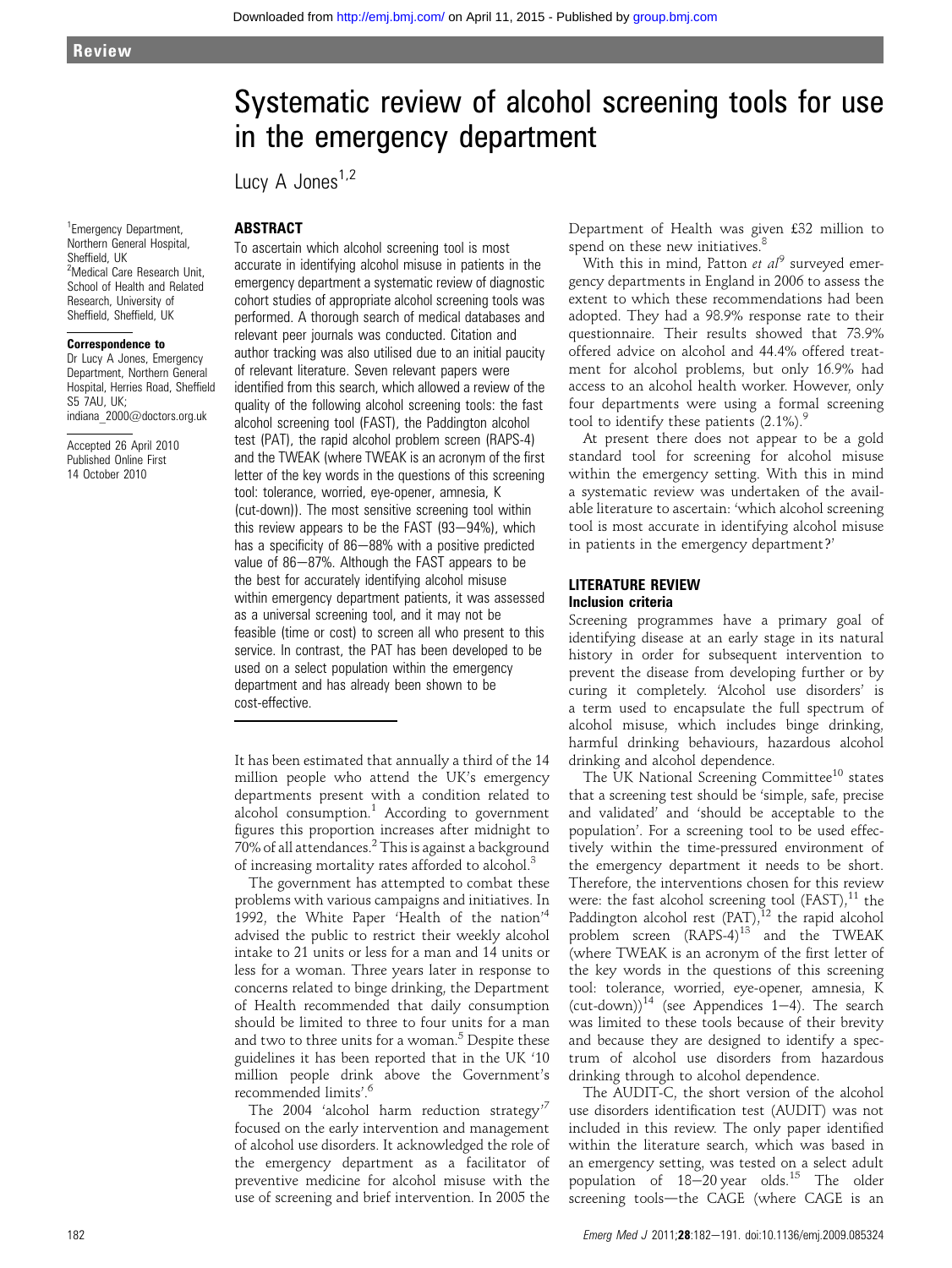acronym of the first letters of the key words in the questions of this screening tool: cut-down, annoyed, guilty, eye-opener).<sup>16</sup> and the brief Michigan alcoholism screening test  $(MAST)^{17}$ —were excluded from the review because they were designed to screen for alcohol dependence alone. In addition, the papers that are included in this review showed these tools to be less efficient than the newer tools when used on an emergency department population.<sup>18</sup><sup>19</sup>

The comparators for these studies were either standardised diagnostic criteria, or the WHO's  $\text{AUDIT}^{20}$  as a reference standard. The diagnostic criterion used within the studies for alcohol abuse/dependence was derived from either the WHO International Classification for Diseases, 10th revision  $(ICD-10)^{21}$  or the Diagnostic and Statistical Manual of Mental Disorders (DSM-IV), $^{22}$  which is produced by the American Psychiatric Association. These criteria were elicited from an additional set of questions within the study interview, the composite international diagnostic interview (CIDI).<sup>23</sup> This diagnostic interview was produced by the WHO and the US Alcohol, Drug Abuse and Mental Health Administration. The AUDIT was developed in the early 1990s by investigators from six countries.<sup>24</sup> They produced a multiculturally sensitive, 10-item screening tool to identify hazardous and harmful drinkers that was initially designed for use in the primary care setting (see Appendix 5). Saunders *et al*<sup>20</sup> showed the AUDIT to have a sensitivity of  $92\%$ (score of  $\geq$ 8), with a specificity of 94%. The AUDIT is not considered within the context of an 'intervention' in this review, because of its length. Despite its extensive validity within the general population,<sup>20</sup> in the emergency setting it has been shown to be less accurate in detecting harmful and dependent drinking behaviours within the female population (sensitivities of 72% and 66%, respectively).<sup>24</sup>

The study population was targeted to include only adult patients (age  $\geq$ 18 years) attending the emergency department with an alcohol-related injury or illness. Papers that have studied children, inpatients within a hospital setting or patients in a primary care setting were excluded.

The outcome measures for these tools were their sensitivity, specificity, positive predictive value and negative predictive value for identifying harmful or hazardous drinking behaviours within patients of the emergency department.

#### Search strategy

The search was commenced using the core health database, Medline via OvidSP (Ovid MEDLINE(R) In-Process & Other Non-Indexed Citations and Ovid MEDLINE(R) 1950 to Present). The following search terms were used: {[(emergency department \$).mp. OR (accident & emergency\$).mp. OR (emergency room \$).mp. OR (trauma centre\$).mp.] AND [(screen\$ OR screening\$ OR identify\$ OR detect\$ OR question\$ OR questionnaire\$). mp.] AND [(alcohol OR alcoholism\$ OR addict\$ or hazardous drinking\$ or harmful drinking\$ or alcohol drinking\$ or drunk\$ or intoxicated\$).mp.] AND [(intervene\$ or intervention\$ or brief intervention\$ or motivational interview\$ or advice or alcohol health worker\$ or counselling\$).mp.]  $-$  LIMIT to English Language and Human studies.} This produced a list of 179 papers. Similar searches were applied to 'Cinahl' by means of EBSCO, the nursing and allied health literature database and 'PsychINFO', the international database for psychology and related fields. They yielded 18 and 75 related papers, respectively. The Cochrane database was also searched using the term 'alcohol screening', which produced nine reviews (non-Cochrane), 354 clinical trials, 11 method studies, two technology assessment papers and 10 economic evaluations (figure 1).





Figure 1 Modified QUORUM statement. ED, emergency department; EMJ, Emergency Medicine Journal.

During the appraisal of the papers retrieved from the above searches, a paucity of papers was found actually addressing the research question, and so a review of papers found within their reference lists was used to expand the capture of all relevant articles. In addition, a search of the relevant peer journals was performed using the search term: 'alcohol screening'. These journals included: Academic Emergency Medicine (26), Addiction (163), Alcohol and Alcoholism (648), Alcoholism: Clinical and Experimental Research (223), Annals of Emergency Medicine (370), Emergency Medicine Australasia (21) and Emergency Medicine Journal (273).

To ensure that all the relevant papers had been extrapolated on these screening tools, a search using the following terms was also performed: Paddington Alcohol Test and PAT; Fast Alcohol Screening Tool and FAST; TWEAK; Rapid alcohol problem screen, RAPS-4 and RAPS-QF; and Alcohol Use Disorder Identification Test and AUDIT. For completion, author tracking and citation tracking was also performed.

#### Data extraction and analysis

The literature search found a total of 2382 papers. Using the inclusion criteria described above, seven relevant and appropriate papers were found to review.<sup>11 13</sup> <sup>18</sup> <sup>19</sup> <sup>25–27</sup> These papers were critically appraised using Greenhalgh's checklist for appraising papers that looks 'to validate a screening test'.<sup>28</sup> Using the questions involved in the appraisal tool the key features of these studies were extrapolated in order to synthesis the data.

Table 1 shows the main features of the seven evaluation studies using the 'PICO' model. For each brief screening tool under review, there are two comparative studies; except RAPS-4, which has three evaluation studies. The first two papers by Cherpitel<sup>18 25</sup> utilise the same population sample but assess different outcomes—the first assesses available screening tools, whereas the second assesses the newly developed rapid alcohol problem screen against these known tests.

Table 2 shows the participants' characteristics within the studies. The majority of studies were similarly matched for sample size-between 400 and 500 participants. The studies from the 1990s had a sex ratio of 3:2 in favour of women. This effect was reversed in the papers from 2000 onwards. The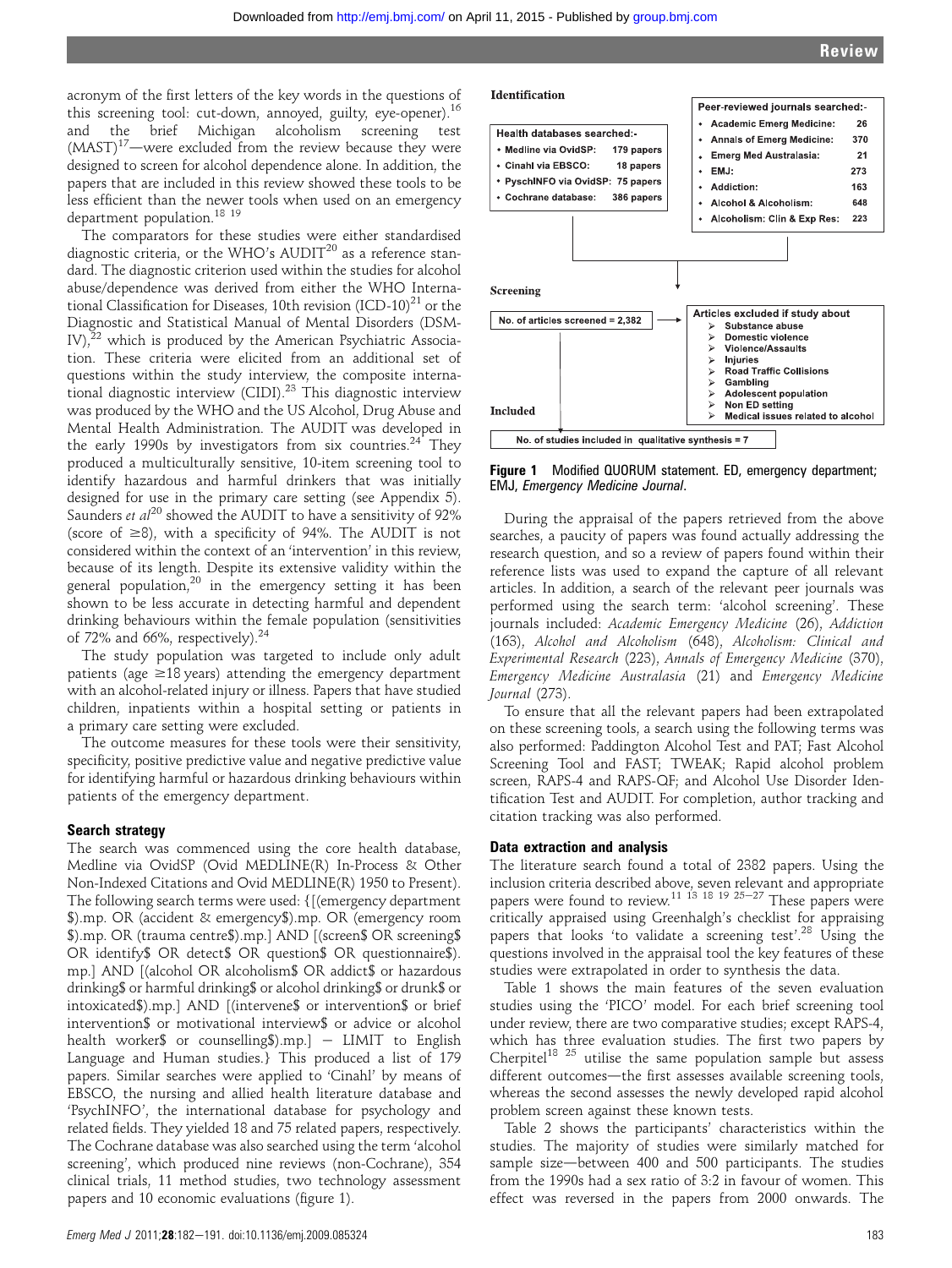| Author, date and country                        | <b>Population</b>                                                                                                | <b>Screening tools</b>                                           | 'Gold standard'                                                                  |
|-------------------------------------------------|------------------------------------------------------------------------------------------------------------------|------------------------------------------------------------------|----------------------------------------------------------------------------------|
| Cherpitel, 1995, USA <sup>18</sup>              | Probability sample from ED (level 1<br>trauma centre in Mississippi); $n=1330$                                   | CAGE, brief MAST, TWEAK, AUDIT,<br>history of trauma scale       | ICD-10 criteria for harmful drinking and<br>alcohol dependence                   |
| Cherpitel, 1995, USA <sup>25</sup>              | Probability sample from ED (level 1<br>trauma centre in Mississippi); $n=1330$                                   | RAPS, CAGE, brief MAST, AUDIT,<br>TWEAK, history of trauma scale | ICD-10 criteria for harmful drinking and<br>alcohol dependence                   |
| Cherpitel, 2000, USA <sup>13</sup>              | Probability sample from ED in USA;<br>$n=1952$                                                                   | RAPS, RAPS-4, CAGE, brief MAST, AUDIT<br>and TWEAK               | ICD-10 and DSM-IV criteria for harmful<br>drinking, alcohol abuse and dependence |
| Hodgson et al, 2002, $UK11$                     | Opportunistic sample for validation from<br>London $ED: n=100$                                                   | <b>FAST</b>                                                      | <b>AUDIT</b>                                                                     |
| Cherpitel and Bazargan, 2003, USA <sup>26</sup> | Probability sample from ED, from which<br>only Hispanic and African-American<br>populations were analysed; n=412 | AUDIT, RAPS-4, RAPS-QF                                           | DSM-IV criteria for alcohol dependence<br>and alcohol abuse                      |
| Hodgson et al, 2003, $UK19$                     | Random sample from 4 ED: London,<br>Cardiff, Bristol, Southampton; n=2185                                        | FAST, PAT, CAGE                                                  | <b>AUDIT</b>                                                                     |
| Patton et al, 2004, UK <sup>27</sup>            | Opportunistic sampling from London ED,<br>St Mary's Hospital; n=468                                              | <b>PAT</b>                                                       | <b>AUDIT</b>                                                                     |

Table 1 Outline of studies eligible for systematic review

AUDIT, alcohol use disorders identification test; DSM-IV, Diagnostic and Statistical Manual of Mental Disorders; ED, emergency department; FAST, fast alcohol screening tool; ICD-10, International Classification for Diseases, 10th revision; MAST, Michigan alcoholism screening test; PAT, Paddington alcohol test; RAPS-4, rapid alcohol problem screen.

prevalence of alcohol misuse (abuse and dependence) appeared similarly matched across the studies—range of  $36-43\%$ .

Table 3 summarises the results of the seven studies. The most sensitive screening tool within the review appears to be the FAST (93-94%), which has a specificity of 86-88% with a positive predicted value of  $86-87$ %. However, the RAPS-4 has a better positive predictive value  $(90-92\%)$ .

The research papers from the USA are of dubious quality. The first paper by  $Cherpitch<sup>18</sup>$  is a relatively good diagnostic cohort study. The results were elicited from a randomly selected patient cohort. There is no evidence of work-up bias-all patients received both the 'intervention' screening questions as well as the gold standard comparator, CIDI.<sup>23</sup> The use of the diagnostic criteria for ICD-10 as the gold standard means that there is no incorporation bias. However, the use of the same cohort to assess Cherpitel's new screening tool, the RAPS, $^{25}$  without actually administering it to this population is peculiar. The tool is composed of items directly taken from the TWEAK, AUDIT and brief MAST (see Appendix 3), and brings into question the reliability of the results when these tests are in direct comparison with this tool. The following two studies also review the performance of the evolving RAPS<sup>13 26</sup> against its derivative tests.

The research studies from the UK utilised two different population samples—the studies on the  $FAST^{11}$  19 had participants who were recruited consecutively by the triage nurse of the

| Table 2 |  | Study characteristics |
|---------|--|-----------------------|
|---------|--|-----------------------|

emergency department, whereas the PATstudy from 2004 used an opportunistic sample of all emergency department attendees  $(n=468).$ <sup>19</sup> All the UK-based studies used the AUDIT as their reference standard. This is a dubious choice considering the FAST is essentially a shortened version of the AUDIT,<sup>11</sup> which may have introduced incorporation bias as the reference standard is not independent of the intervention. The PAT has been developed from the CAGE and the  $MAST^{12}$  so should not encounter this bias.

None of the studies commented upon blinding or observer bias, and there were no k scores to assess interobserver reliability on using these questionnaires; which were all undertaken within an interview-based setting. The results of all the studies included sensitivities and specificities for each tool, but the positive and negative predicted values within table 3 were not reported and had to be calculated from the given figures. The CI were also calculated from the results.

### REVIEW FINDINGS AND LIMITATIONS

The review found that the most accurate screening tool within an emergency department population was the FAST.<sup>11 19</sup> This screening tool was adapted from the 10-item AUDIT questionnaire.<sup>11</sup> The FAST tool has four questions (see Appendix 1); the first of which is said to identify over 50% of respondents accurately as either a hazardous or non-hazardous drinker.<sup>11</sup>

| Author, date and country                        | Number analysed | Age (years)                                    | Gender         | <b>Ethnicity</b>                                    | Alcohol problems diagnosed (%)                             |
|-------------------------------------------------|-----------------|------------------------------------------------|----------------|-----------------------------------------------------|------------------------------------------------------------|
| Cherpitel, 1995, USA <sup>18</sup>              | 492/1498        | $45\%$ 18-29<br>$26\%30 - 39$<br>$30\% \ge 40$ | M 38%<br>F 62% | Black 82%<br>White 18%                              | 58% current drinkers<br>$-17%$ harmful<br>$-19%$ dependent |
| Cherpitel, 1995, USA <sup>25</sup>              | 492/1498        | 45% 18-29<br>$26\%30 - 39$<br>$30\% \ge 40$    | M 38%<br>F 62% | Black 82%<br>White 18%                              | 58% current drinkers<br>$-17%$ harmful<br>$-19%$ dependent |
| Cherpitel, 2000, USA <sup>13</sup>              | 1429/1952       | No information                                 | M 49%<br>F 51% | Black 19%<br>White 25%<br>Hispanic 30%<br>Other 26% | 9% harmful drinkers<br>13% dependent                       |
| Hodgson et al, 2002, $UK11$                     | 100             | $69\% > 25$                                    | M 58%<br>F 42% | No information                                      | No information                                             |
| Cherpitel and Bazargan, 2003, USA <sup>26</sup> | 412/579         | $37\%$ 18-29<br>$41\%30 - 49$<br>$22\% \ge 50$ | M 59%<br>F 41% | African-American<br>48%<br>Hispanic 52%             | 46% current drinkers<br>$-19%$ dependent<br>$-24\%$ abuse  |
| Hodgson et al, 2003, $UK^{19}$                  | 2169/2185       | $28\% \le 25$<br>$72\% \ge 25$                 | M 59%<br>F 41% | No information                                      | 39% alcohol misuse                                         |
| Patton et al. 2004. UK <sup>27</sup>            | 468             | No information                                 | No information | No information                                      | No information                                             |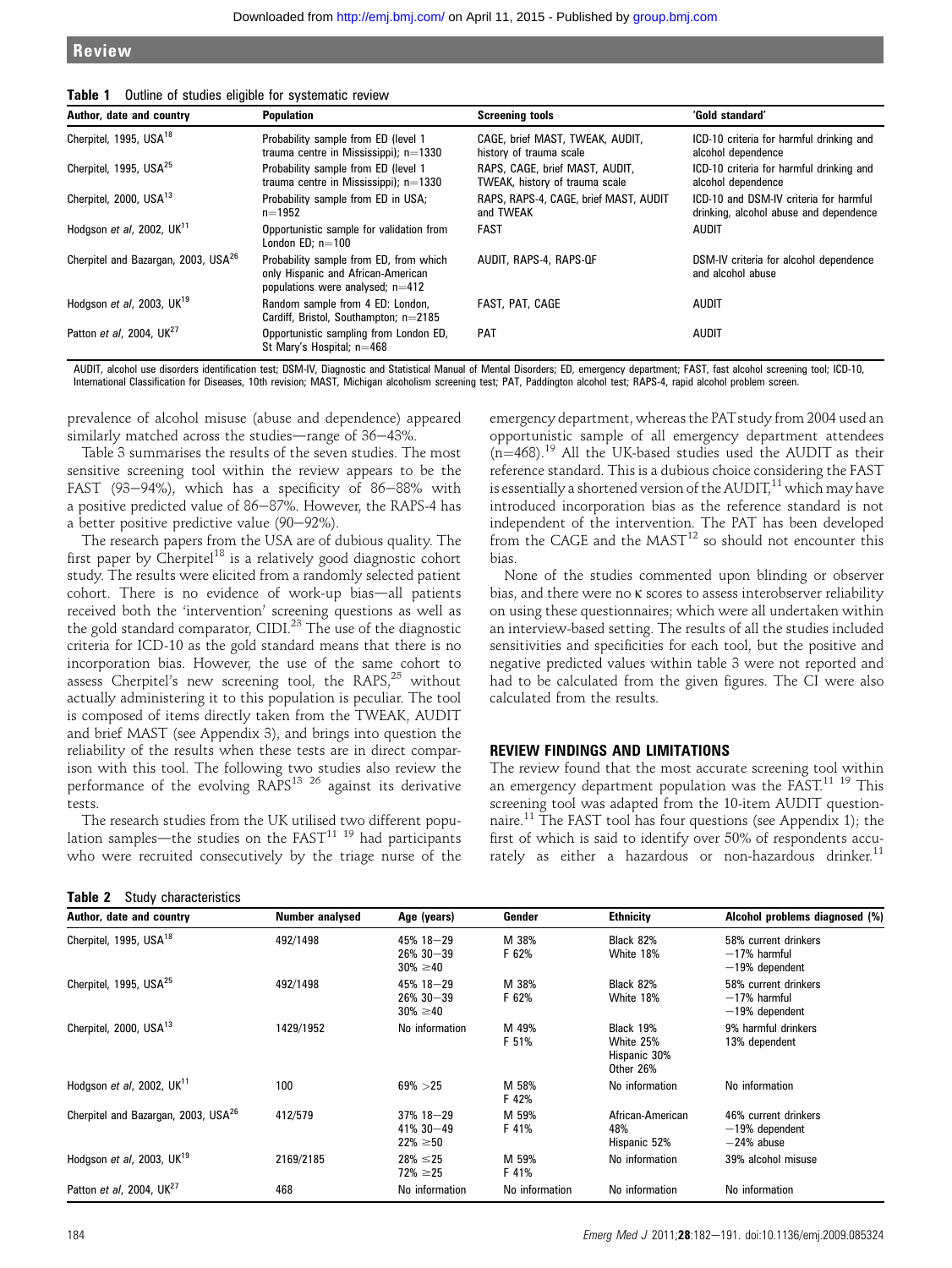#### Table 3 Results from evaluation studies

| Author, date and country                        | Sensitivity (95% CI)                                                                                                  | Specificity (95% CI)                                                           | <b>Positive predicted</b><br>value (%)         | <b>Negative predicted</b><br>value (%)                |
|-------------------------------------------------|-----------------------------------------------------------------------------------------------------------------------|--------------------------------------------------------------------------------|------------------------------------------------|-------------------------------------------------------|
| Cherpitel, 1995, USA <sup>18</sup>              | Harmful drinking<br>TWEAK 87% (85% to 89%)<br>Alcohol dependence<br>TWEAK 84% (81% to 87%)                            | TWEAK 86% (84% to 88%)<br>TWEAK 86% (84% to 88%)                               | TWEAK 54%<br>TWEAK 59%                         | TWEAK 97%<br>TWEAK 96%                                |
| Cherpitel, 1995, USA <sup>25</sup>              | Harmful drinking and alcohol<br>dependence<br>TWEAK 87% (84% to 90%)<br>RAPS 90% (87% to 93%)                         | TWEAK 76% (72 to 80%)<br>RAPS 78% (74% to 82%)                                 | TWEAK 62%<br><b>RAPS 64%</b>                   | TWEAK 93%<br><b>RAPS 95%</b>                          |
| Cherpitel, 2000, USA <sup>13</sup>              | Harmful drinking<br>RAPS-4 55% (52% to 58%)<br>Alcohol dependence<br>RAPS-4 93% (92% to 94%)                          | RAPS-4 79% (77% to 81%)<br>RAPS-4 87% (85% to 89%)                             | <b>RAPS-4 21%</b><br>RAPS-4 51%                | <b>RAPS-4 95%</b><br><b>RAPS-4 99%</b>                |
| Hodgson et al, 2002, $UK11$                     | Hazardous drinking<br>FAST 97% (94% to 100%)                                                                          | FAST 91% (85% to 97%)                                                          | <b>FAST 85%</b>                                | <b>FAST 98%</b>                                       |
| Cherpitel and Bazargan, 2003, USA <sup>26</sup> | Alcohol abuse<br>RAPS-4 82% (78% to 86%)<br>RAPS-QF 98% (97% to 99%)<br>Alcohol dependence<br>RAPS-4 89% (86% to 92%) | RAPS-4 93% (90% to 96%)<br>RAPS-QF 83% (79% to 87%)<br>RAPS-4 90% (87% to 93%) | RAPS-4 79%<br><b>RAPS-OF 65%</b><br>RAPS-4 68% | <b>RAPS-4 94%</b><br><b>RAPS-QF 99%</b><br>RAPS-4 97% |
| Hodgson et al, 2003, $UK19$                     | Hazardous/harmful drinking<br>FAST 93% (89% to 95%)<br>PAT 70% (64% to 75%)                                           | FAST 88% (84% to 90%)<br>PAT 85% (81% to 88%)                                  | <b>FAST 83%</b><br><b>PAT 72%</b>              | <b>FAST 95%</b><br><b>PAT 83%</b>                     |
| Patton et al, 2004, UK <sup>27</sup>            | Hazardous/harmful drinking<br>PAT 97% (95% to 99%)                                                                    | PAT 88% (85% to 91%)                                                           | <b>PAT 79%</b>                                 | <b>PAT 99%</b>                                        |

FAST, fast alcohol screening tool; PAT, Paddington alcohol test; RAPS-4, rapid alcohol problem screen.

However, this tool has yet to be tested against valid diagnostic criteria for alcohol problems.

The TWEAK and RAPS-4 were used as universal screening tools within the American emergency department setting. Despite the fact that the TWEAK was originally developed to assess hazardous drinking within pregnant women in an antenatal setting,<sup>14</sup> it worked well as a screening test within a mixed gender cohort.18 25 While its sensitivity was relatively good within this population  $(84-87)$ %, with tight CI), the calculated positive predicted values were poor  $(54–62%)$ . In comparison its negative predicted values were good. The RAPS-4 has a similar profile to the TWEAK, but it appears to be more effective in detecting alcohol dependence compared with alcohol misuse.<sup>13</sup> <sup>18</sup> <sup>25</sup>

The PAT is an evolving screening tool for identifying hazardous and harmful drinkers that was developed within the emergency department of St Mary's Hospital in London.<sup>12</sup> The tool has undergone a number of improvements since it was developed in 1996.<sup>12 27 29 30</sup> It is not a universal screening instrument-it has been developed to target certain emergency room presentations that have been found to be associated with a high risk of alcohol misuse (the 'top 10' conditions).<sup>29</sup> Within the literature found for this review, the PAT was only found to have been validated against the AUDIT in 2004.<sup>27</sup> The more recent updates have not been validated in a similar manner.<sup>30</sup> When compared with the FAST, it was applied as a universal screening tool, which may account for its low sensitivity in this study.<sup>19</sup> Despite the fact that this is a well-established screening tool within an emergency department, there needs to be further research to prove its effectiveness when applied to all emergency departments.

#### CONCLUSION AND RECOMMENDATIONS

From the literature found for this review, the FAST appears to be the best for accurately identifying alcohol misuse within emergency department patients, having been tested in the largest multicentre trial. However, this tool was used for universal screening, and it may not be feasible (time or cost) to screen all

who present to our service. A study undertaken in Chesterfield Royal Hospital looked at the value of employing universal screening and found that in a 6-month period only 28% of those attending the department had been questioned. $31$  In contrast, the PAT has been developed to be used on a select population within the emergency department and has already been shown to be cost-effective.<sup>32</sup>

A randomised cluster trial is currently taking place within nine UK emergency departments (screening and intervention programme for sensible drinking; SIPS).<sup>33</sup> Part of the trial is going to assess the effectiveness and cost-effectiveness of different screening approaches—universal screening (FAST) versus targeted screening using the PAT. This more robust method of research-the randomised controlled trial-should bring good quality evidence to direct our practice in the future.

However, in the meantime we should not be discouraged from implementing alcohol screening within our emergency departments. There is already good evidence to suggest that screening alone has a positive impact on drinking behaviours. $3435$ 

Acknowledgements The author would like to thank Professor Goodacre for his support in critically appraising this article before submission to EMJ.

#### Competing interests None.

Provenance and peer review Not commissioned; externally peer reviewed.

#### **REFERENCES**

- Alcohol Education and Research Council. "Referral for alcohol misuse in an Emergency Department. Results of a randomised trial" Alcohol Insight. No 20, 2005. http://www.aerc.org.uk (accessed June 2009).
- Prime Minister's Strategy Unit. Alcohol harm reduction strategy for England. London: Cabinet Office, 2004. http://www.strategy.gov.uk/work-areas/alcoholmisuse/index.asp (accessed June 2009).
- 3. **Office for National Statistics.** Alcohol deaths: rates in UK continue to rise, 2008. http://www.statistics.gov.uk/cci/nugget.asp?id=1091 (accessed June 2009).
- 4. **Department of Health.** The health of the nation: a strategy for health in England. London: HMSO, 1992.
- 5. Department of Health. Sensible drinking: the report of the Inter-departmental Working Group. London: HMSO, 1995.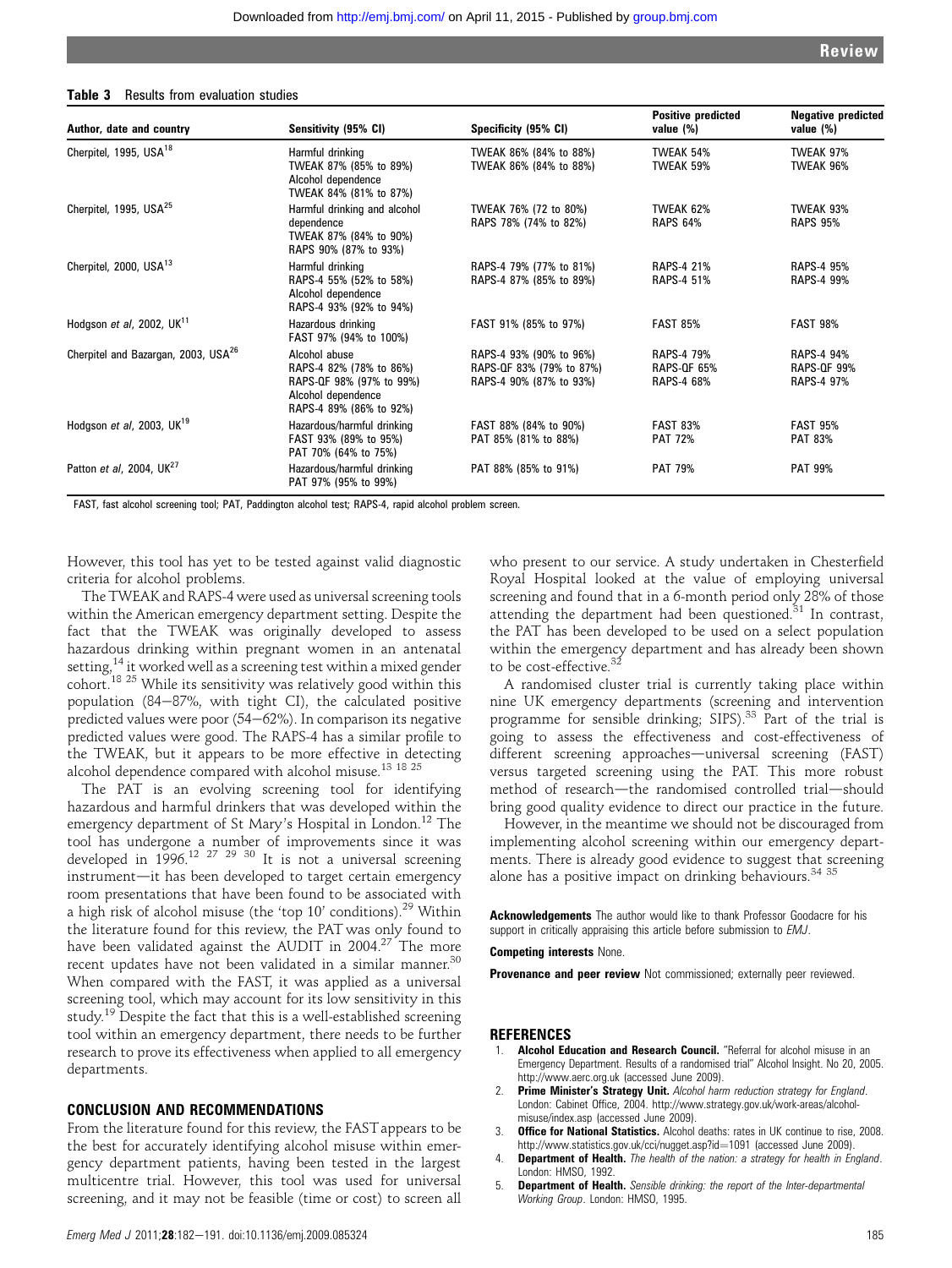## Review

- 6. Home Office and NHS. "Alcohol: know your limits" campaign, 2008. http://www. units.nhs.uk (accessed June 2009).
- 7. Prime Minister's Strategy Unit. Alcohol harm reduction strategy. London: Cabinet Office, 2004. http://www.cabinetoffice.gov.uk/media/cabinetoffice/strategy/assets/ caboffce%20alcoholhar.pdf (accessed June 2009).
- 8. **Department of Health.** Boost for alcohol treatment provision with publication of programme of improvement. London: Department of Health, 2005. http://www.dh. gov.uk/en/Publicationsandstatistics/Pressreleases/DH\_4122447 (accessed June 2009).
- 9. **Patton R,** Strang J, Birtles C, et al. Alcohol: a missed opportunity. A survey of all accident and emergency departments in England. EMJ 2007;24:529-31.
- 10. UK National Screening Committee. http://www.screening.nhs.uk/uknsc (accessed June 2009).
- 11. Hodgson R, Alwyn T, John B, et al. The fast alcohol screening test. Alcohol Alcohol  $2002:37:61-6.$
- 12. Smith SGT, Touquet R, Wright S, et al. Detection of alcohol misusing patients in accident and emergency departments: the Paddington alcohol test (PAT). J Accid Emerg Med 1996;13:308-12.
- 13. **Cherpitel CJ.** A brief screening instrument for problem drinking in the emergency room: RAPS-4. J Stud Alcohol 2000;61:447-9.
- 14. Russell M, Martier S, Sokol R, et al. Screening for pregnancy risk-drinking. Alcohol Clin Exp Res 1994;18:1156-61.
- 15. Kelly TM, Donovan JE, Chung T, et al. Brief screens for detecting alcohol use disorders among 18-20 year old young adults in emergency departments: comparing AUDIT-C, CRAFFT, RAPS4-QF, FAST, RUFT-Cut, and DSM-IV 2-item scale. Addict Behav 2009:34:668-74.
- 16. Ewing JA. Detecting alcoholism: the CAGE questionnaire. JAMA 1984; 252:1905-7.
- 17. Pokorny AD, Miller BA, Kaplan HB. The brief MAST: a shortened version of the Michigan alcoholism screening test. Am J Psychiatry 1972;129:342-4.
- 18. Cherpitel CJ. Screening for alcohol problems in the emergency department. Ann Emerg Med 1995;26:158-66.
- 19. Hodgson RJ, John B, Abbasi T, et al. Fast screening for alcohol misuse. Addict Behav 2003;28:1453-63.
- 20. **Saunders JB.** Aasland OG, Babor TF, et al. Development of the alcohol use disorders identification test (AUDIT): WHO collaborative project on early detection of persons with harmful alcohol consumption  $-$  II. Addiction 1993;88:791-804.
- 21. World Health Organisation. International Classification of Disease: ICD-10 Classification of Mental and Behavioural Disorders. WHO, Geneva, 1992.
- 22. **American Psychiatric Association**, Diagnostic and Statistical Manual of Mental Disorders. Text revision DSM-IV-TR. Washington DC, USA: American Psychiatric Association, 2000.
- 23. Wittchen HU, Robins LN, Cottler L, et al. Cross-cultural feasibility, reliability and sources of variance of the composite international diagnostic interview (CIDI): results of the multi-centre WHO/ADAMHA field trials (wave 1). Br J Psychiatry 1991:151:645-53.
- 24. Reinert DF, Allen JP. The alcohol use disorders identification test (AUDIT): a review of recent research. Alcohol Clin Exp Res 2002;26:272-9.
- 25. **Cherpitel CJ.** Screening for alcohol problems in the emergency department: a rapid alcohol problem screen. Drug Alcohol Depend 1995;40:133-7.
- 26. Cherpitel CJ, Bazargan S. Screening for alcohol problems: comparison of the AUDIT, RAPS-4 and RAPS-QF among African-Americans and Hispanic patients in an inner city emergency department. Drug Alcohol Depend 2003;71:275-80.
- 27. **Patton R.** Hilton C. Crawford MJ, et al. The Paddington alcohol test: a short report. Alcohol Alcohol  $2004:39:266-8$ .
- 28. Greenhalgh T. How to read a paper: the basics of evidence-based medicine. 3rd edn. London: BMJ Publishing, 2006.
- 29. **Huntley JS,** Blain C, Hood S, et al. Improving detection of alcohol misuse in patients presenting to an accident and emergency department. EMJ  $2001 \cdot 18 \cdot 99 - 104$
- 30. **Touquet R,** Brown A. PAT (2009)—revisions to the Paddington alcohol test for early identification of alcohol misuse and brief advice to reduce emergency department re-attendance. Alcohol Alcohol 2009;44:284-6.
- 31. **Peters J.** Brooker C. McCabe C. et al. Problems encountered with opportunistic screening for alcohol-related problems in patients attending an accident and emergency department. Addiction 1998;93:589-94.
- 32. Barrett B, Byford S, Crawford MJ, et al. Cost-effectiveness of screening and referral to an alcohol health worker in alcohol misusing patients attending an accident and emergency department: a decision making approach. Drug Alcohol Depend  $2006:81:47 - 54$
- 33. SIPS: Screening and intervention programme for sensible drinking. http:// www.sips.iop.kcl.ac.uk (accessed July 2009).
- 34. Crawford M, Patton R, Touquet R, et al. Screening and referral for brief intervention of alcohol-misusing patients in an emergency department: a pragmatic randomised controlled trial. Lancet  $2004; 364:1334-9$ .
- 35. McCambridge J, Day M. Randomized controlled trial of the effects of completing the alcohol use disorders identification test questionnaire on self-reported hazardous drinking. Addiction 2008;103:241-8.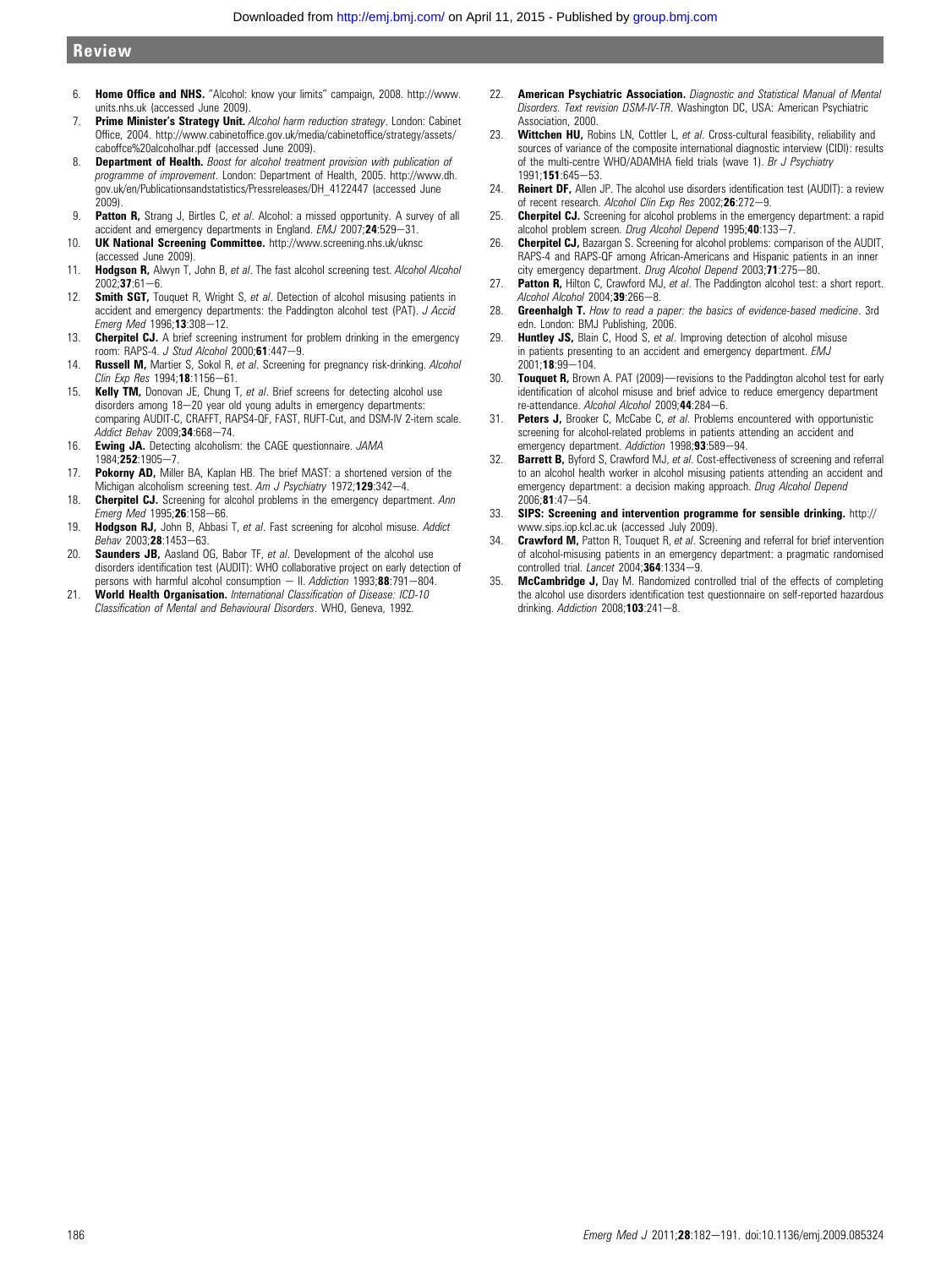Review

## APPENDIX 1

The the fast alcohol screening tool  $(FAST)^{19}$ 

**For the following questions please circle the answer which best applies:** 

1 drink =  $\frac{1}{2}$  pint of beer or 1 glass of wine or 1 single spirits

**1. MEN: How often do you have EIGHT or more drinks on one occasion?** 

**WOMEN: How often do you have SIX or more drinks on one occasion?** 

| NEVER | <b>LESS THAN</b> | <b>MONTHLY</b> | <b>WEEKLY</b> | DAILY OR            |
|-------|------------------|----------------|---------------|---------------------|
|       | <b>MONTHLY</b>   |                |               | <b>ALMOST DAILY</b> |

2. **How often during the last year have you been unable to remember what happened the night before because you had been drinking?**

| NEVER | <b>LESS THAN</b> | <b>MONTHLY</b> | <b>WEEKLY</b> | DAILY OR     |
|-------|------------------|----------------|---------------|--------------|
|       | <b>MONTHLY</b>   |                |               | ALMOST DAILY |

**3. How often during the last year have you failed to do what was normally expected of you because of drinking?** 

| <b>NEVER</b> | <b>LESS THAN</b> | <b>MONTHLY</b> | <b>WEEKLY</b> | DAILY OR            |
|--------------|------------------|----------------|---------------|---------------------|
|              | <b>MONTHLY</b>   |                |               | <b>ALMOST DAILY</b> |

**4. In the last year has a relative or friend, or a doctor or other health worker been concerned about your drinking or suggested you cut down?**

| NEVER | LESS THAN      | <b>MONTHLY</b> | <b>WEEKLY</b> | DAILY OR            |
|-------|----------------|----------------|---------------|---------------------|
|       | <b>MONTHLY</b> |                |               | <b>ALMOST DAILY</b> |

**\*Cut-point of the scale for identifying potential alcohol problem is** ≥**3.**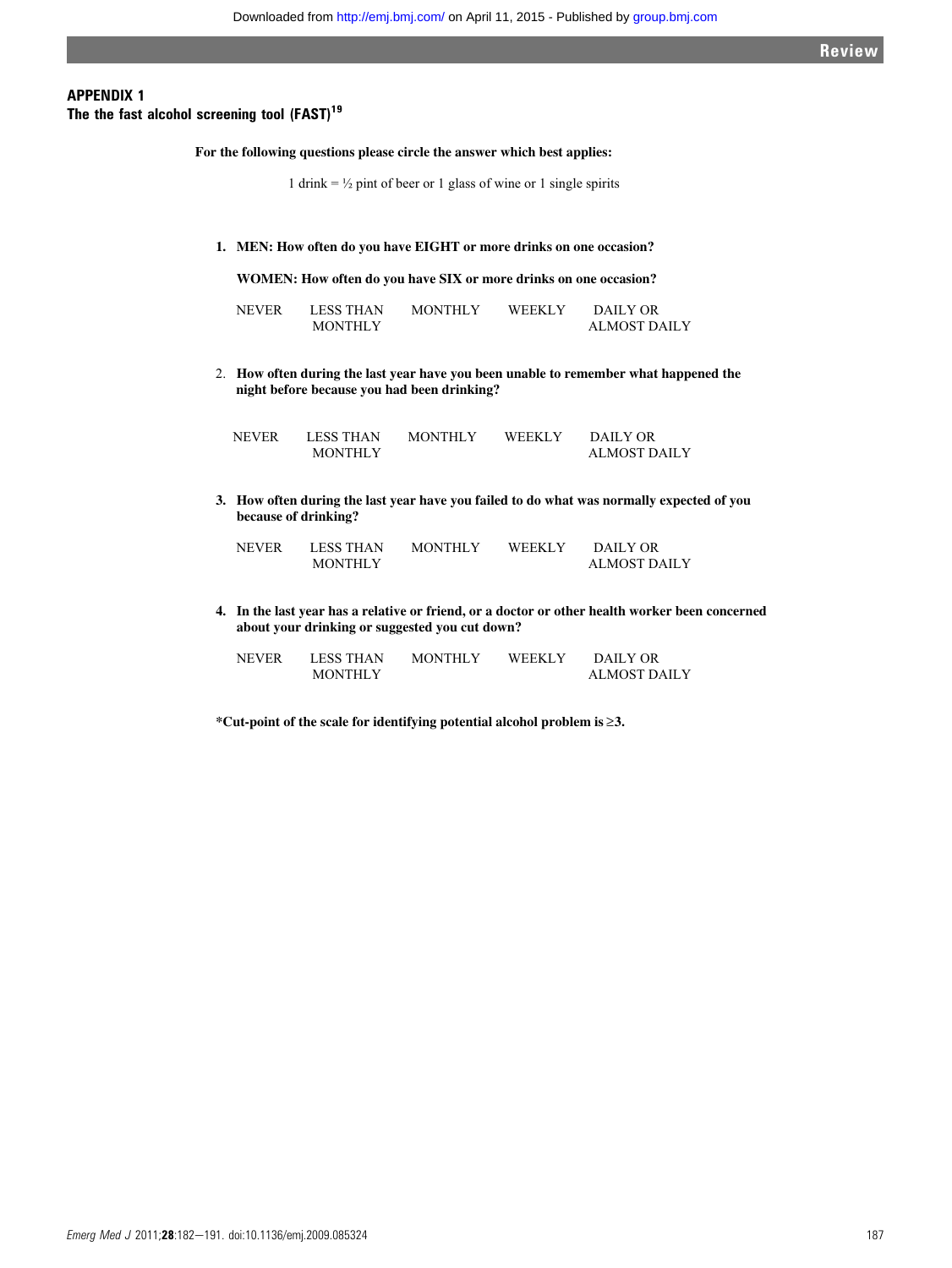## APPENDIX 2 The Paddington alcohol test (PAT)<sup>29</sup>

| <b>PADDINGTON ALCOHOL TEST</b>                                                                  |                                                                                                                                                                                          |                            | STICKER:              | PATIENT IDENTIFICATION   |  |
|-------------------------------------------------------------------------------------------------|------------------------------------------------------------------------------------------------------------------------------------------------------------------------------------------|----------------------------|-----------------------|--------------------------|--|
| <b>PAT 2003</b>                                                                                 |                                                                                                                                                                                          |                            | NAME:                 |                          |  |
|                                                                                                 |                                                                                                                                                                                          |                            | D.O.B:                |                          |  |
|                                                                                                 | Consider PAT for ALL of the TOP 10 reasons for attendance. Circle number(s) below for any specific trigger(s);                                                                           |                            |                       |                          |  |
| 1. FALL (inc. trip)                                                                             | 2. COLLAPSE (inc. fits)                                                                                                                                                                  | 3. HEAD INJURY             |                       | 4. ASSAULT               |  |
| <b>5. ACCIDENT</b>                                                                              | 6. UNWELL                                                                                                                                                                                | 7. NON-SPECIFIC G.L.       |                       | <b>8. CARDIAC</b>        |  |
| 9. PSYCHIATRIC (inc. DSH &OD, please specify)                                                   |                                                                                                                                                                                          | <b>10. REPEAT ATTENDER</b> |                       | Other (specify):         |  |
|                                                                                                 | Proceed only after dealing with patient's 'agenda,' i.e. patient's reason for attendance.<br>We routinely ask all patients with (state reason for screening) about their use of alcohol. |                            |                       |                          |  |
| $\mathbf{1}$                                                                                    | We routinely ask all patients in A&E if they drink                                                                                                                                       |                            |                       | <b>YES</b> (go to $#2$ ) |  |
| alcohol - do you drink?                                                                         |                                                                                                                                                                                          |                            |                       | $NO$ (end)               |  |
| $\overline{2}$<br>(Standard pub units in brackets; home measures often three times the amount!) | Quite a number of people have times when they will drink more than<br>usual; what is the most you will drink in any one day? (Total units/day) =                                         |                            |                       |                          |  |
| <b>Beer</b> /lager/cider                                                                        | Pints<br>(2)                                                                                                                                                                             | Cans<br>(1.5)              |                       | Litre bottles<br>(4.5)   |  |
| <b>Strong beer /lager /cider</b>                                                                | Pints<br>(5)                                                                                                                                                                             | Cans<br>(4)                |                       | Litre bottles<br>(10)    |  |
| Wine                                                                                            | Glasses<br>(1.5)                                                                                                                                                                         | 75cl bottles<br>(9)        |                       |                          |  |
| <b>Fortified Wine</b><br>(Sherry, Port, Martini)                                                | Glasses<br>(1)                                                                                                                                                                           | 75cl bottles<br>(12)       |                       |                          |  |
| <b>Spirits</b><br>(Gin, Vodka, Whisky etc)                                                      | Singles<br>(1)                                                                                                                                                                           | 75cl bottles<br>(30)       |                       |                          |  |
| 3 How often do you drink more than twice the recommended amount?                                |                                                                                                                                                                                          |                            |                       |                          |  |
| Once a week or more                                                                             | $PAT + ve$                                                                                                                                                                               |                            | (every day? Pabrinex) |                          |  |
| At least once a week                                                                            | $PAT + ve$                                                                                                                                                                               |                            |                       |                          |  |
| < 1/12                                                                                          | PAT-ve                                                                                                                                                                                   |                            | (trumped by 4)        |                          |  |
|                                                                                                 | <b>YES</b> (PAT +ve)<br>4 Do you feel your attendance here is related to alcohol?<br>$NO$ (PAT -ve)                                                                                      |                            |                       |                          |  |

PAT positive indicates a need for referral to an alcohol health worker.

PAT negative negates a need for referral at this time.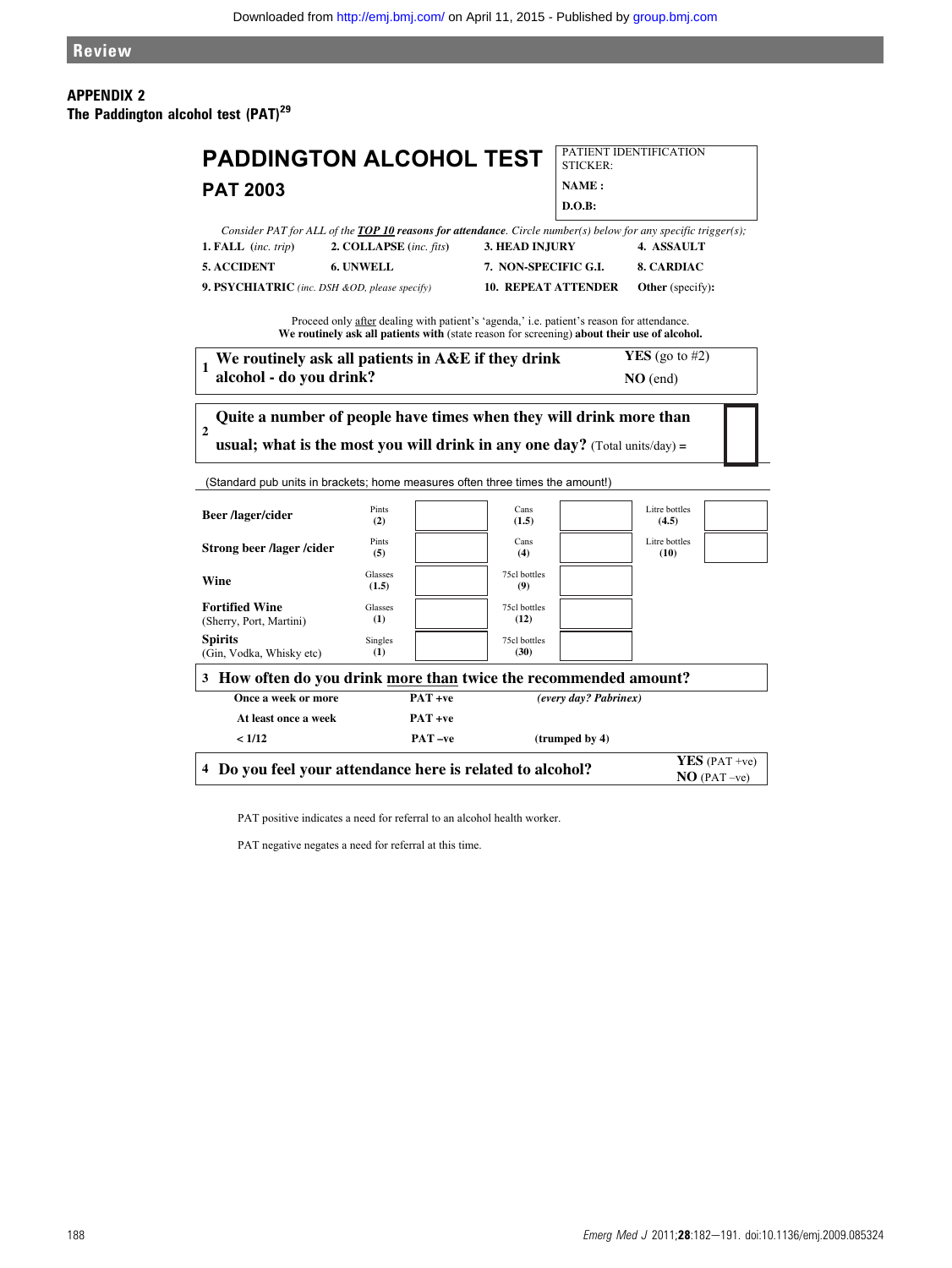## APPENDIX 3

## The rapid alcohol problem screen (RAPS-4 and RAPS-QF). RAPS-413

- **1.** During the last year have you had a feeling of guilt or remorse after drinking? **(REMORSE)**
- 2. During the last year has a friend or family member ever told you about things you said or did while you were drinking that you could not remember? **(AMNESIA)**
- 3. During the last year have you failed to do what was normally expected from you because of drinking? **(PERFORM)**
- **4.** Do you sometimes take a drink in the morning when you first get up? **(STARTER or "eye opener")**

**\*Cut-point of the scale for identifying potential alcohol problem is** ≥**1.**

## **RAPS-QF** 26

**RAPS plus:-** 

**QUANTITY:** During the last year, have you had five or more drinks on at least one

occasion?

**FREQUENCY:** During the last year, do you drink as often as once a month?

∗**Cut-point of the scale for identifying potential alcohol problem is** ≥**1 of RAPS-4 or both QF positive.**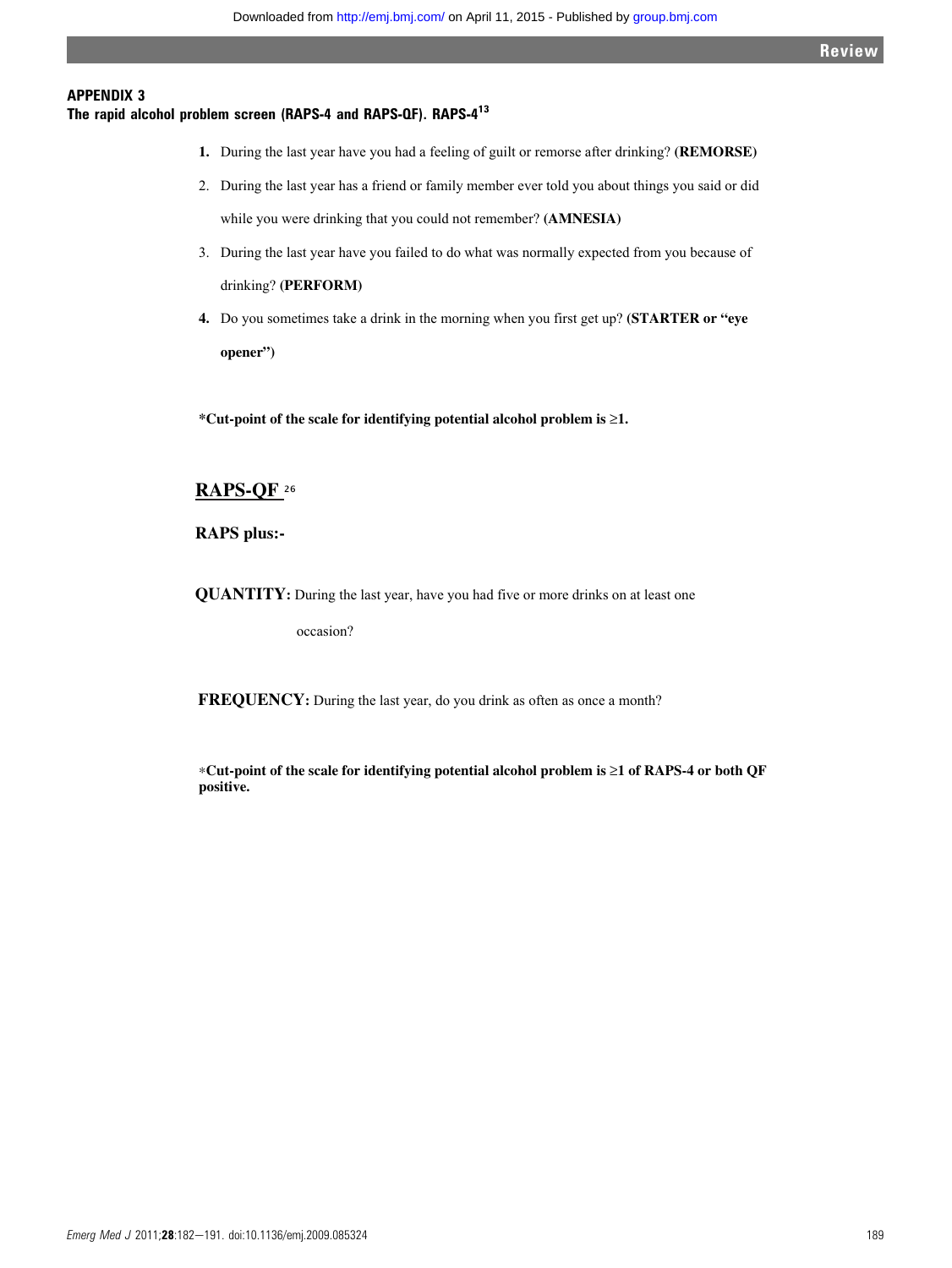Review

## APPENDIX 4 TWEAK<sup>16</sup>

| <b>TOLERANCE</b>  | Can you hold six or more drinks?                                            |
|-------------------|-----------------------------------------------------------------------------|
| <b>WORRIED</b>    | Are your friends and relatives worried about your drinking?                 |
| <b>EYE OPENER</b> | Have you ever had a <b>drink in the morning</b> to get rid of a hangover?   |
| AMNESIA           | Have you ever awakened the morning after some drinking the night before and |
|                   | found that you <b>could not remember</b> a part of the evening before?      |
| <b>CUT DOWN</b>   | Have you ever felt you should <b>cut down</b> on your drinking?             |

**\*Cut-point of the scale for identifying potential alcohol problem is** ≥**3.**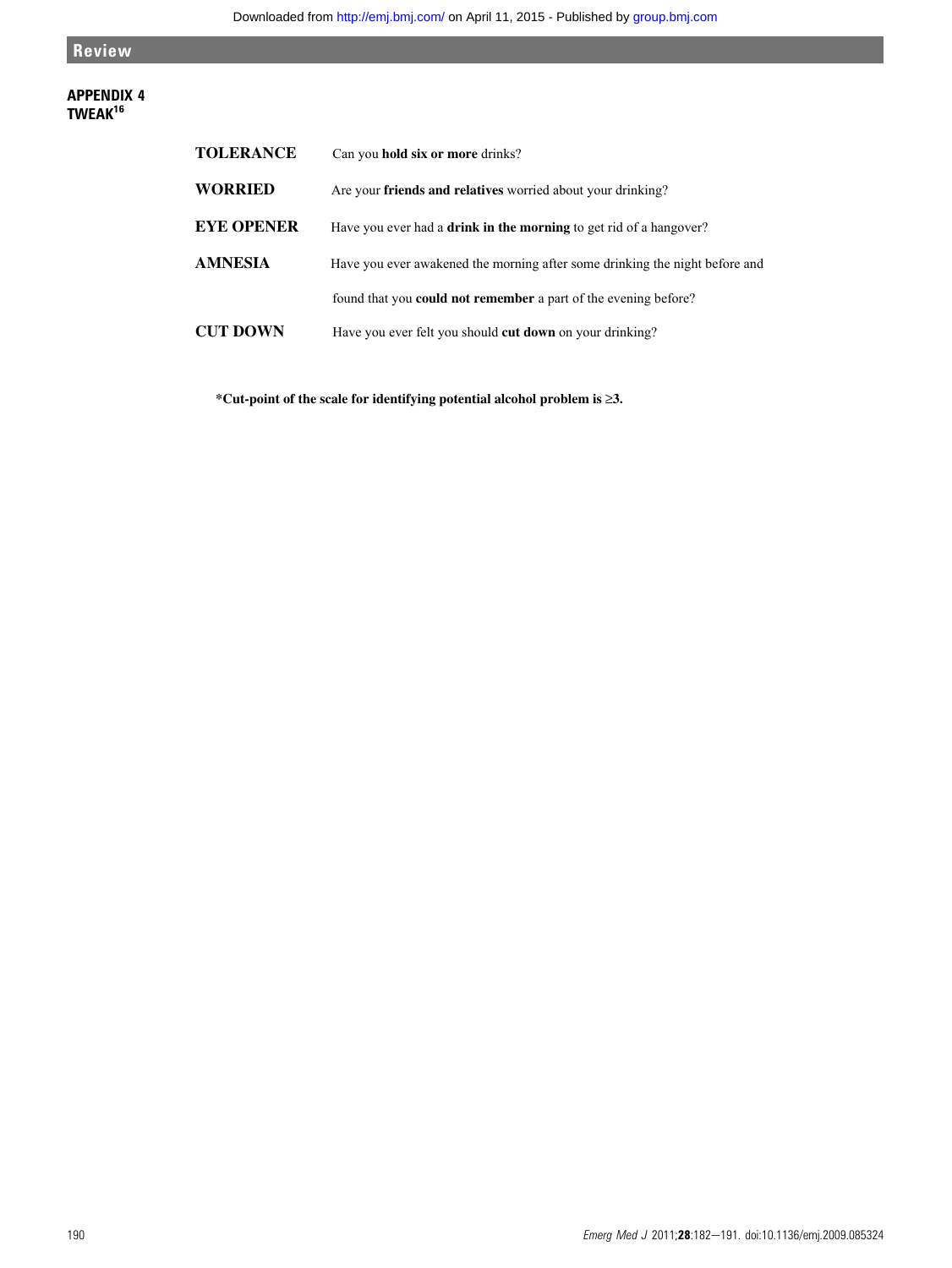## APPENDIX 5

## The alcohol use disorders identification test  $(AUDIT)^{20}$

**1. How often do you have a drink containing alcohol?**

(0) Never (1) Monthly or less (2) 2 or 4 times a month (3) 2 or 3 times a week (4) 4 or more times a week

**2. How many drinks containing alcohol do you have on a typical day when you are drinking?**

(0) One or two (1) Three or four (2) Five or six (3) Seven or nine (4) Ten or more

**3. How often do you have six or more drinks on one occasion?** 

(0) Never (1) Less than monthly (2) Monthly (3) Weekly (4) Daily or almost daily

**4. How often during the last year have you found that you were not able to stop drinking** 

**once you had started?**

(0) Never (1) Less than monthly (2) Monthly (3) Weekly (4) Daily or almost daily

**5. How often during the last year have you failed to do what was normally expected from you because of drinking?**

(0) Never (1) Less than monthly (2) Monthly (3) Weekly (4) Daily or almost daily

**6. How often during the last year have you needed a first drink in the morning to get yourself going after a heavy drinking session?**

(0) Never (1) Less than monthly (2) Monthly (3) Weekly (4) Daily or almost daily

- **7. How often during the last year have you had a feeling of guilt or remorse after drinking?** (0) Never (1) Less than monthly (2) Monthly (3) Weekly (4) Daily or almost daily
- **8. How often during the last year have you been unable to remember what happened the night before because you had been drinking?**

(0) Never (1) Less than monthly (2) Monthly (3) Weekly (4) Daily or almost daily

**9. Have you or someone else been injured as a result of your drinking?**

(0) No  $(2)$  Yes, but not in the last year  $(4)$  Yes, during the last year

**10. Has a relative, friend, doctor, or other health worker been concerned about your drinking** 

**or suggested that you should cut down?** 

(0) No (2) Yes, but not in the last year (4) Yes, during the last year

**\*Cut-point of the scale for identifying potential alcohol problem is 8/40.**